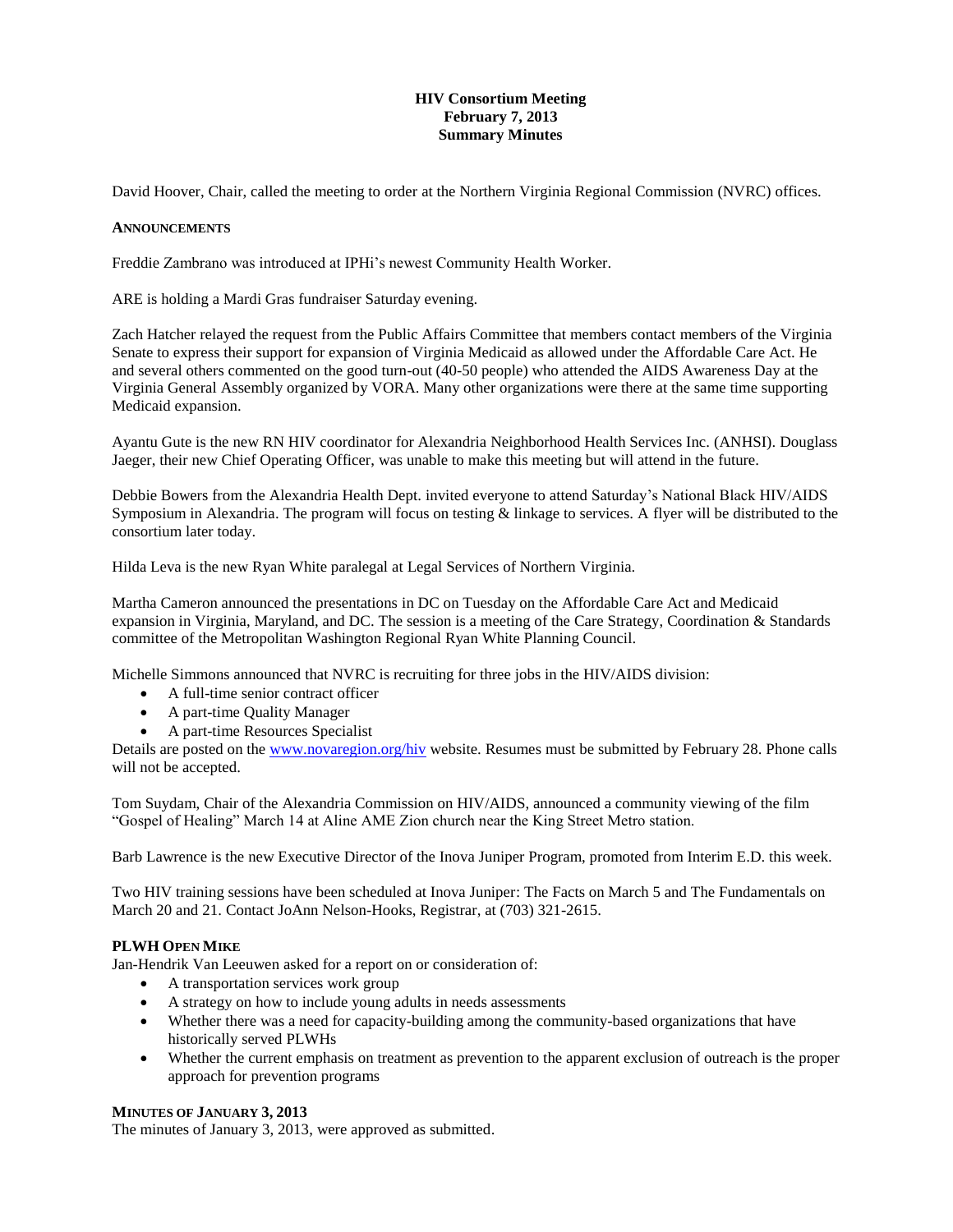# **PREVENTION PROGRAMS IN THE OUTER SUBURBS**

Bob Martin of FAHASS and Janet Tinkham of ARE described several such programs their organizations operate: M4M, Community Promise, PCC, Safe Spaces (new in 2013 for local youth) and responses to online requests for information on prevention and testing. Both will be expanding their HIV testing and counseling and linkage to care efforts to new sites in 2013, starting with Community Health Centers. ARE has the use of the Valley Health System bus-based mobile clinic and visits the regional jail twice a month. In response to questions, they explained that presently Medicaid does not reimburse non-medical facilities for testing, nor does it cover transportation to get tested. When FAHASS and/or ARE test those who may have contracted HIV, or encounter those who are newly diagnosed, they are ready to refer the individual to a Community Health Worker and care management services provided by the agency. Although the numbers of newly diagnosed or out-of-care individuals to be found in more rural areas is much smaller than in urban, both organizations have significantly increased the numbers they have found.

# **2012-13 HIV/AIDS SERVICE DELIVERY PLAN**

Michelle Simmons of Northern Virginia Regional Commission presented the goals of the proposed plan for adoption. After a change in the timeline for Goal 3.3, Barb Lawrence moved & Blaine Sheffer seconded the motion and the plan was adopted unanimously. Bob Atkins then suggested that each Consortium committee review the goals and report back on their part in accomplishing them.

# **NEEDS ASSESSMENT ACTIVITIES FOR 2013 RYAN WHITE PLANNING CYCLE**

Michelle Simmons led this discussion on possible information to be gathered in Northern Virginia to benefit the planning process. Those present seemed to agree that while focus groups can give insight into barriers to care for particular population groups, a survey has a better chance of finding trends among many more issues among many more population groups.

Past Needs Assessment activities include:

- Client surveys
- Focus Groups
- Town Hall meeting
- Facilitated discussions
- Public Hearing

(All can easily fall into the trap of hearing only from the same 15 PLWH who like to participate) Suggestions from those present include:

- Use Community Health Workers to reach a broader range of participants, especially those with complex or multiple needs
- Request Case Managers to ask their clients to take part
- Involve Community Health Workers in writing the survey in order to use appropriate language
- Use exit surveys (hard copy or online) at clinic days
- Use different in-depth surveys aimed at several client populations that have been underrepresented in the past

 Use on-line surveys to reach younger people along with a paper survey for those with less technology Among the issues identified for exploration were:

- How to link people to the new health care options, particularly Health Insurance exchanges and subsidies
- Transportation
- SafeLink phones running out of minutes as a barrier to care
- How comfortable are clients in navigating in an insurance environment?
- How are non-AIDS-related medications paid for in this new health care environment?
- Issues identified in Massachusetts and California roll-outs of insurance coverage for low-income persons including those with HIV.

# **SAFELINK COMMUNICATIONS PROGRAM FOR LOW INCOME PERSONS**

Phillip Bailey and Marshall Rountree reported that the Virginia SafeLink free phone service now has a plan with the provider Cricket for unlimited minutes and texting. There is a modest monthly cost for this service, but services from other providers and/or with less minutes are available without cost. SafeLink phone service is available to